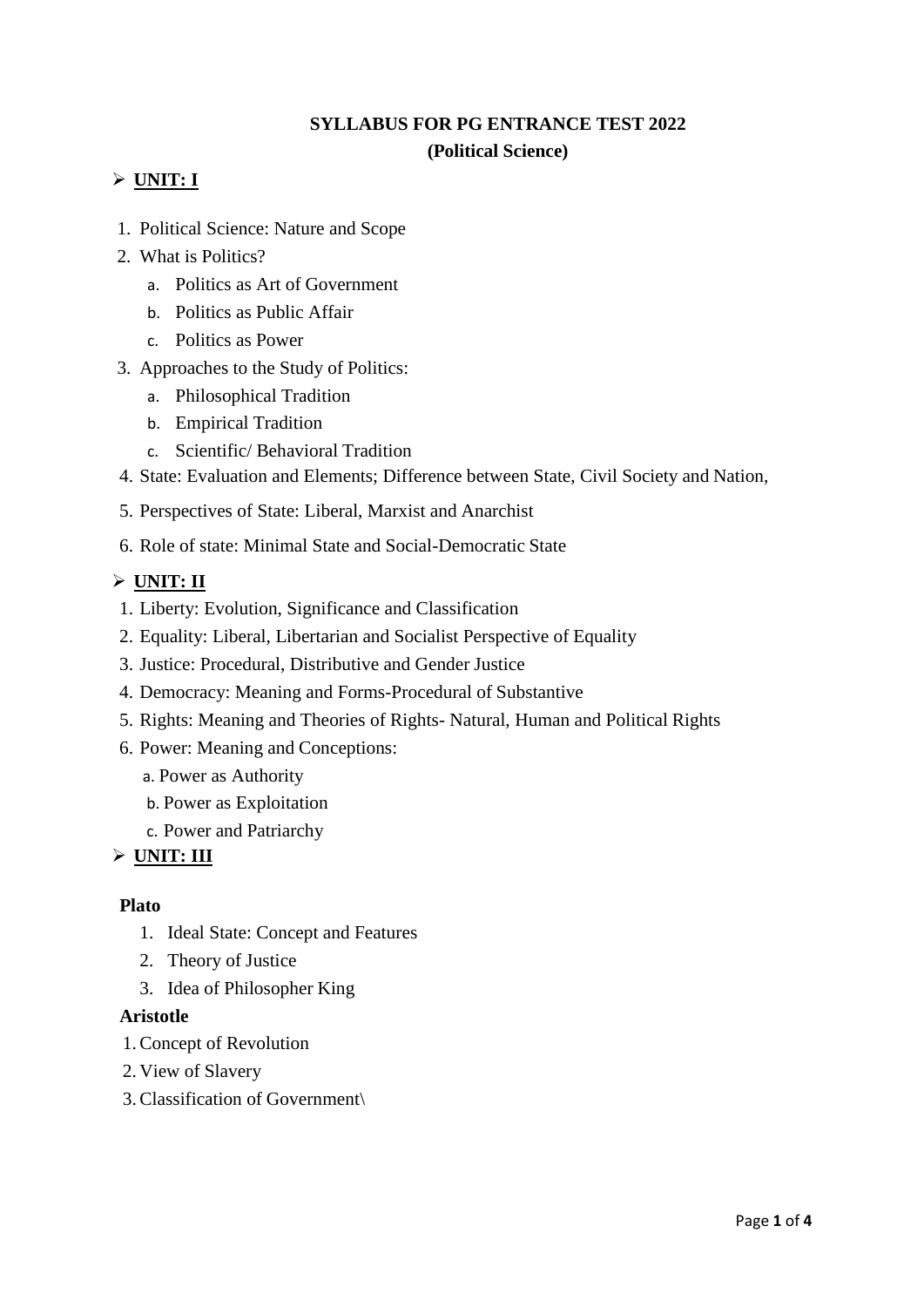# **UNIT: IV**

## **Machiavelli**

- 1. Views on State Craft
- 2. Machiavelli's Secularism

### **Thomas Hobbes**

- 1. State of Nature
- 2. Social Contract
- 3. Theory of Sovereignty

### **John Locke**

- 1. Social Contract
- 2. Concept of Natural Rights
- 3. Concept of Conditional Government

### **UNIT: V**

### **J.J Rousseau**

- 1. Views on State of Nature
- 2. Concept of General will

#### **Jeremy Bentham**

1.Bentham as Utilitarian

#### **John Stuart Will**

- 1.Concept of Liberty
- 2.Representative Government

#### **Karl Marx**

- 1. Concept of Class and State
- 2. Concept of Historical Materialism

#### **Unit: VI**

- 1. The nature, scope and methods of comparative political analysis
- 2. Comparing Regimes: Authoritarian and Democratic
- 3. Classification of political systems:
	- a) Parliamentary and Presidential: UK and USA
	- b) Federal and Unitary: Canada and China

#### **UNIT: VII**

- 1. Electoral System First Past the Proportional Representation Mixed Systems
- 2. Party system One-Party Two-Party and Multi Party system
- 3. Contemporary Debates on the Nature of State:
	- a. From state Centric Security to Human Centric Security
	- b. changing nature of nation: state in the context of globalization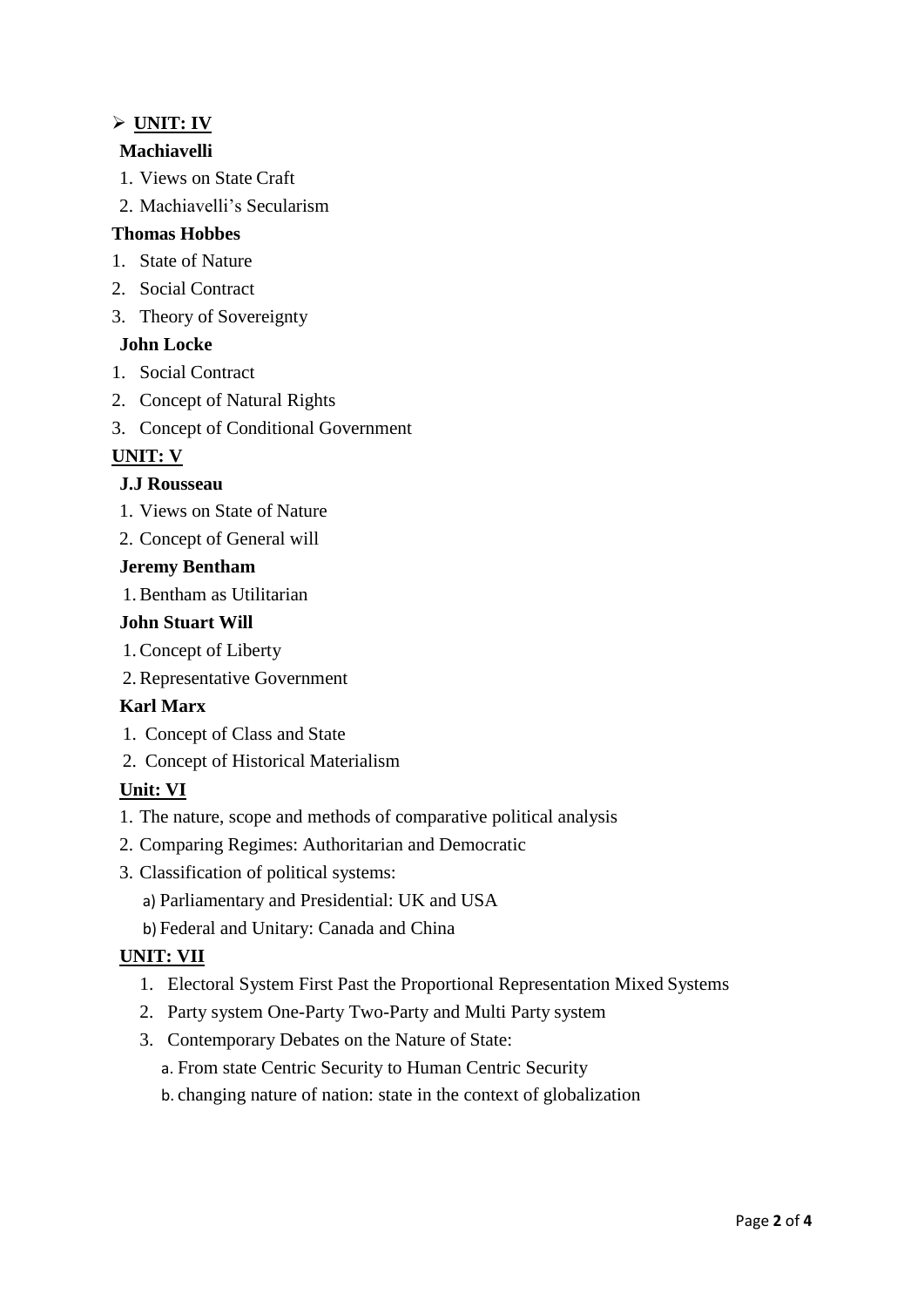# **UNIT: VIII**

- 1. Approaches to International Relations:
- a. classical realism (Hans Morganthau ) and Neo-Realism ( Kenneth Waltz)
- b. Neo- liberalism| complex interdependence Robert O, Keohane and Joseph nye
- c. Structure approach| World Systems Theory (Imanual Wallerstein) and Dependency Theory of A G Frank.
- 2. Second world war and origins of cold war
- 3. Phases of cold war
- 4. Collapse of Soviet Union

#### **UNIT: IX**

- 1. Post cold war era emerging centers of power
- a. European Union
- b. China
- c. Japan
- 2. India's foreign policy
	- a. Basic determinants
	- b. India and non alignment
	- c. India as an emerging power

## **UNIT: X**

- 1. State and sovereignty
	- a. Kautalya (state)
	- b. Tilak and Gandhi (Sawaraj)
- 2. Social Justice
	- a. B.R ambedkar
	- b. R.M Lohia

#### **UNIT XI**

- 1. Democracy
	- a. J.L Nehru
	- b. J.P Narayan Nationalism
	- a. Cultural Nationalism (Savarkar, Jinnah)
	- b. Composite Nationalism (Azad)
	- c. Secular Nationalism (J.L Nehru)

# **UNIT XII**

- 1. Public Administration as a Discipline : Meaning and Scope
- 2. Public and Private Administration
- 3. Comparative Approach to Public Administration
- 4. Administrative Theories : The Classical Theory